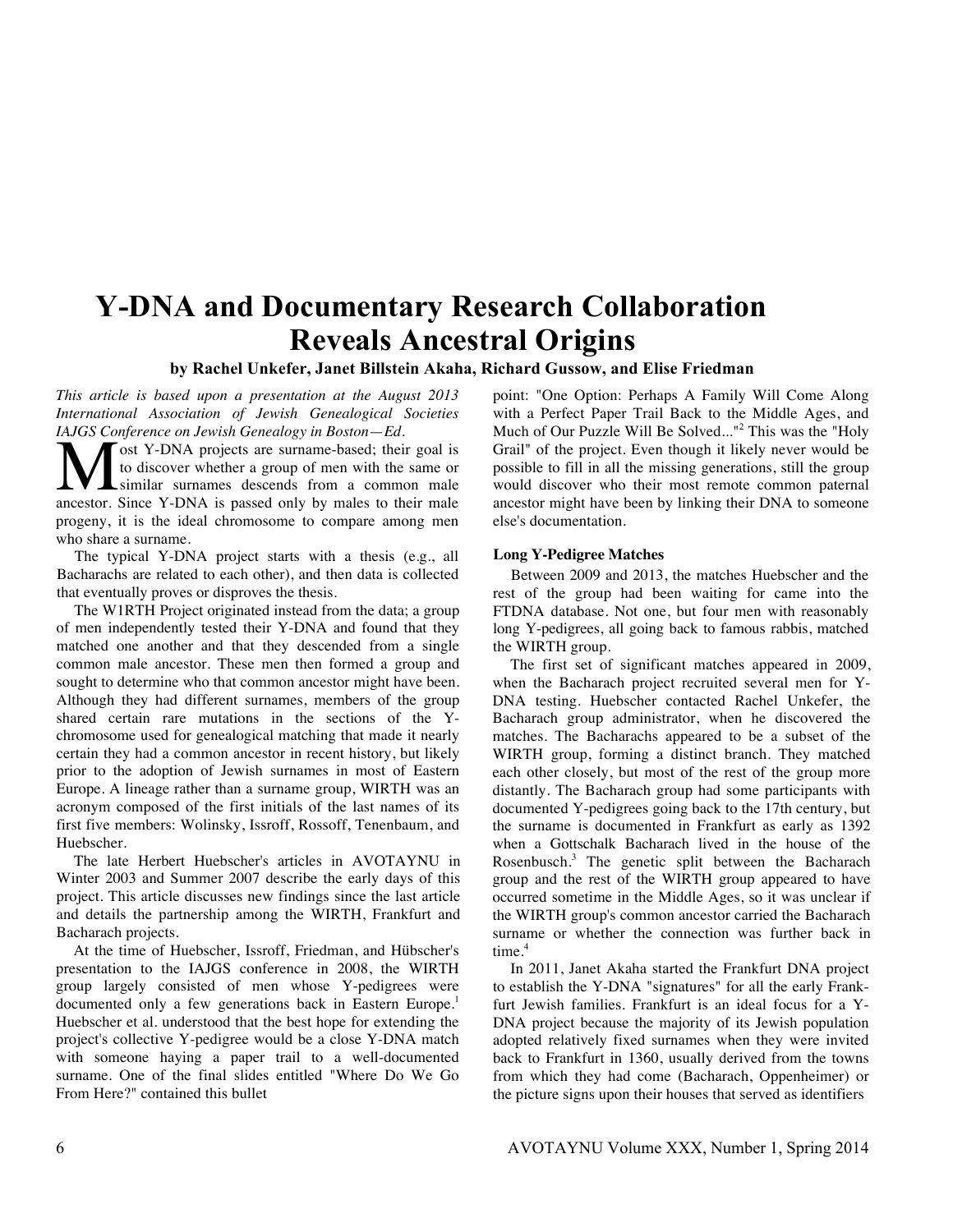the way we now use numbers (Rothschild=red shield, Rindskopf=oxen head),<sup>5</sup> The Frankfurt families stayed in the same houses for several generations, which provided a continuity of surnames as is evidenced by the records in *Ele Toldot*, the death records of the community.<sup>6</sup> Frankfurt also was a location where most leading, prominent Asheknazi rabbinic families lived at one time or another and a hub of commercial travel with existing Jewish records going back to at least 1241 CE.

As part of her Frankfurt project, Akaha recruited a descendant of the famous Rabbi Jakob ben Yehuda Weil (Mahari'V), also known as the Rabbi Weil der Stadt. This descendant turned out to match the WIRTH markers. To confirm this finding, two further Weils were tested whose documentation also showed them to be probable descendants of the Rabbi Weil der Stadt. They also matched the WIRTH group. A fourth match, also recruited by the Frankfurt project, represented a Weil branch whose surname became Rindskopf in the 17th century.

When these new matches were incorporated into the WIRTH project, the cluster of participants whose Y-DNA most closely matched the Weil Y-DNA were more closely related to each other, according to the Y-DNA, than they were to the Bacharach group. Since Rabbi Weil der Stadt was born at the end of the 14th century, and the Bacharach surname existed around that same time, it appeared that at least two different rabbinic families had branched off from an earlier common ancestor.

Another Frankfurt find turned out to be a WIRTH, a descendant of Rabbi Samson Wertheimer (1658-1724) who was the financier for King Leopold of Austria and Chief Rabbi of Hungary. That descendant's Y-DNA put him in the Bacharach branch. Research is ongoing to determine the family connections between the Wertheimer and Bacharach families in the 16th century. (See the Bacharach article in AVOTAYNU Winter 2013 for more details.)

Potentially the most exciting of the Frankfurt DNA project recruits who turned out to be a WIRTH was a possible descendant of Moshe Treves, Baal Hatosafot (b.~1060). Later generations of the Treves family served as rabbis in Paris until Jews were expelled from France in 1394. This individual's Ypedigree went back far enough to link to the *Ele Toldot* records and Naftali Treves who died in Frankfurt in 1534. This provided the oldest Y-pedigree to date for the group. A tree in the *Jewish Encyclopedia* shows Naftali Treves' Y-pedigree back to Jochanan Treves in the 13th century. The documentation for the intervening years, based on rabbinical sources, is missing some generations back to Moshe Treves.

The rest of the members of the WIRTH group, most of whom had short Y-pedigrees, learned they shared an ancestor with the Weil, Bacharach, and (tentatively) Wertheimer and Treves rabbinic families. By virtue of the matching Y-DNA, they were able to bridge to much older families, albeit missing documentation for many generations.

Y-DNA for just one documented Treves descendant is not enough to prove descent for the WIRTH group from Moshe Treves, and one documented Wertheimer is not enough to prove that Rabbi Samson Wertheimer was a Bacharach descendant. Additional tests are underway, the results of which should be available by late Spring 2014. We also are actively seeking additional descendants from documented branches of the families above to confirm our findings. "Y-Charts" on the Jews of Frankfurt website show these Wertheimer and Treves lines (jewsoffrankfurt.com).

#### **Y-DNA**

As of March 2014, the WIRTH group has 182 members, 112 of whom have been tested at 111 markers on the Y chromosome. At the time of Huebscher's 2007 AVOTAYNU article, the WIRTH group had 58 members and the highest resolution test available was 67 markers. For the purposes of comparing Y-DNA in this article, we have only included the results for those 112 people who have tested 111 markers.

The Y-DNA of members of the WIRTH group has at least four distinguishing characteristics:

• Location DYS464 has six copies (a-f) of the repeating pattern (STR) rather than the usual four (a-d).

• Location DYS464b has a micro-allele (a partial repeat), which is expressed as 13.1, meaning that there are 13 repeats plus another partial repeat.

• Location CDY has three copies of the repeating pattern rather than the usual two.

• Members test positive for two single nucleotide polymorphisms (SNPs): L556 and L560 (29 WIRTH members have been tested for these SNPs and all have been positive.)

Four men who are outside the WIRTH group but share a common ancestor much farther back in time (sharing the M92 SNP with the WIRTH group) also have been tested for these SNPs and were found to be negative, confirming that the SNPs called L556 and L560 are unique to the WIRTH group.

WIRTH group members belong to the haplogroup formerly known as J2a4bl. The official haplogroup tree is currently being re-organized and branches being renamed, so one current way of referring to the haplogroup is by the SNPs that define it: J-L556 or J-L560. The rarity of these characteristics makes it a near certainty that all members of the group share a common male ancestor. The challenge is to figure out when he lived, and, if possible, who he was.

#### **Time to Most Recent Common Ancestor**

Determining when a Most Recent Common Ancestor (MRCA) lived is not an exact science. Available tools use various mathematical methods to compare STR markers and calculate the genetic distances between the men in the group, two at a time.<sup>9</sup> A matrix is generated showing how many markers are different (the genetic distance) between each person in the group and each other person.

Calculations then are performed to estimate the TMRCA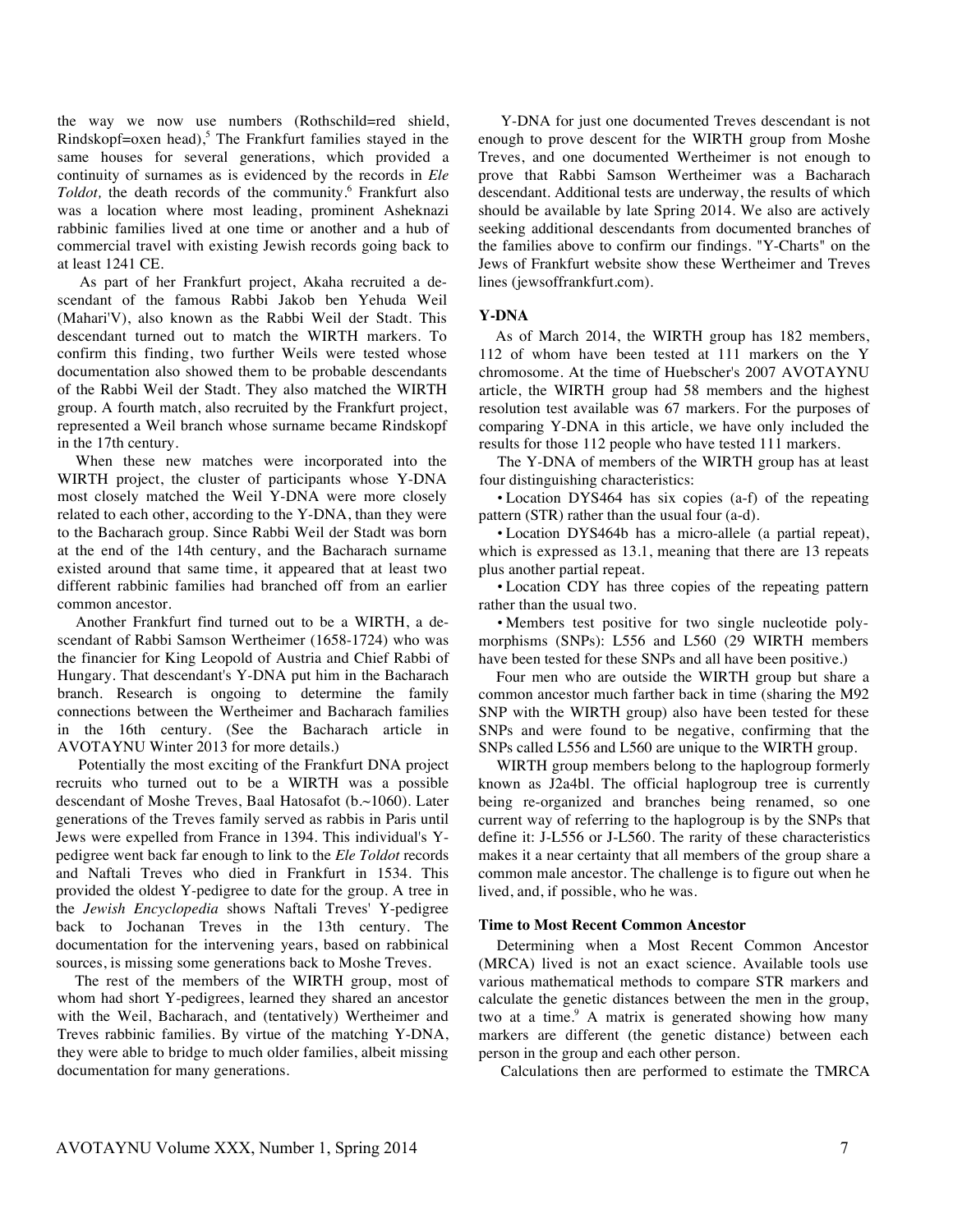(Time to Most Recent Common Ancestor) between each pair of participants, based on statistically derived mutation rates. These calculations generate another matrix that shows each participant and his TMRCA with each other participant. Because mutations are random and can happen in any generation, the best one can calculate is a range of probabilities, rather than an exact date.

In Huebscher's 2007 article, 27 members tested at 37 markers, and there was a 95 percent probability that the MRCA lived some time between 1300 and 1700 CE. In March 2014, with the enlargement of the group and the refinement of testing more markers, the MRCA is farther back in time. Comparison of the 112 members who have tested 111 markers, shows that the farthest distance to the MRCA between any pair of participants at 95 percent probability is 44 generations, or about 850 CE. In other words, if we look at each participant compared to each other participant, we can say the probability is 95 percent that the MRCA for the two least closely related people lived no more than 44 generations ago.<sup>10</sup> This is the most conservative estimate used. The MRCA is likely to have lived more recently.

When we do the calculations for a smaller group, only those with known ancestors bom prior to 1700, the probability is 95 percent that the MRCA lived no earlier than 36 generations ago and there is a 50 percent probability that the MRCA lived no more than 25 generations ago (See Figure 1)

# **Analysis of Phylogenetic Trees**

A phylogenetic tree is not the same as a family tree. Instead it is a graphical representation of the similarities and differences among individuals' Y-DNA, showing likely paths of divergence over time. This divergence is caused when one son is born with a genetic mutation not shared with his brothers. The mutation is passed down from that generation forward only in that branch of the family, while the brothers' descendants continue without that mutation, but possibly with other, different mutations. Over the course of several generations, more mutations are randomly introduced, causing different branches of the same family to have different mutation patterns. Overall, those who are the most closely related (share the most recent common ancestor) should have the most similar DNA.

A phylogenetic tree for the entire group is too large to reproduce here, and different methods of producing charts can result in diagrams that appear contradictory. A tree for the 10 members with the oldest Y-pedigrees is included here and gives a general idea of the main branches and when they diverged.

Based on the assumed family tree for our one Treves descendant, we believe there are approximately 31 generations between the living descendant and his most distant known ancestor, Moshe Treves, Baal Hatosafot (b. ~1060). This is approximate because there could be errors or omissions in published or private genealogies. $<sup>11</sup>$ </sup>

## *Figure 1. Phylogenetic tree of all members of the WIRTH Group with known ancestors born prior to 1700.*

Named nodes on the right are living participants and the birth year of their oldest known Y-DNA ancestor. Nodes to the left are marked with a date range within which the birth year of the common ancestor of that branch is estimated to have occurred (the 1st number with a probability of 95% of being no further back, and the 2nd a probability of 50% of being no further back). 25 years used as an average generation. Kitsch algorithm.



For this article, we generated TMRCA matrixes and phylogenetic trees (graphic representations of groupings based on the genetic distance between participants) for the entire group of 112 participants in two ways: using the most conservative 95 percent probability parameter and using a much less conservative 50 percent parameter (meaning a 50 percent probability that the TMRCA is no greater than the estimated number). According to the 95 percent probability calculation:

• The greatest number of generations from an MRCA in the group is 44, that is, the most distantly related pair has a common ancestor no more than 44 generations ago.

• 77 out of 112 (66 percent) fit within 31 generations of a TMRCA with the Treves descendant; that is, the majority of the group, when compared with the Treves descendant, has a 95 percent probability of a common ancestor no more than 31 generations ago.

• The MRCA for the entire group would have lived no earlier than about 650 CE.

There are several outliers within the WIRTH group whose TMRCA with the Treves descendant is greater than

31 generations with a 95 percent probability. Possible explanations include:

• They are descended from an ancestor who lived farther back in time than Moshe Treves.

• Anomalous mutations in their lines cause inaccuracies in the relationship estimates.

• Their line produced more generations since the 11th century than our living Treves descendant's line.

• Using 95 percent probability calculations is too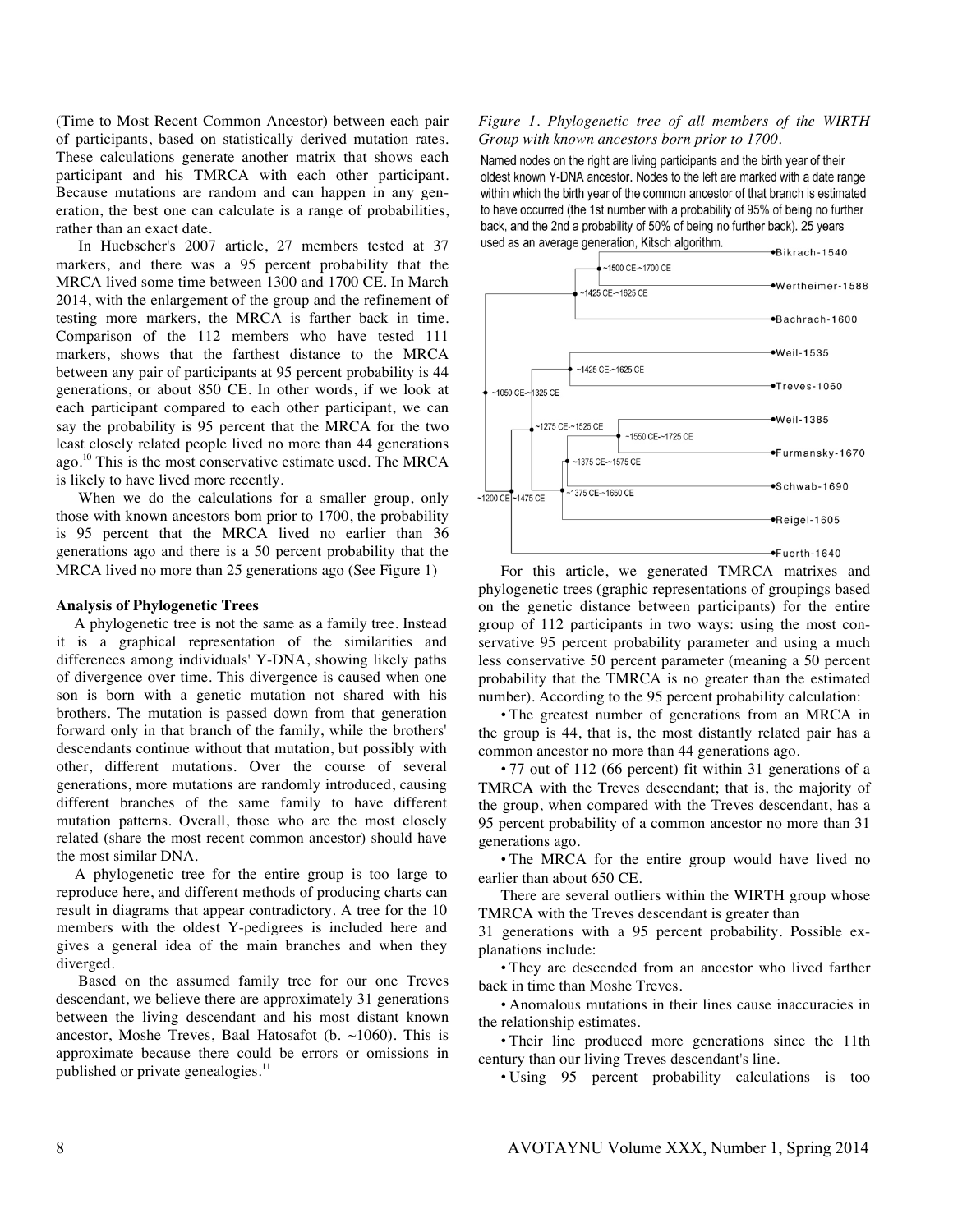conservative. See "Interpreting Y-DNA Markers: A Primer" in this issue for a complete explanation.

Using the 50 percent probability calculation yields:

• The greatest number of generations between all pairs in the group is 31; that is, the most distantly related pair has a common ancestor who lived no more than 31 generations ago.

• A 100 percent fit within 31 generations of a TMRCA with the documented Treves descendant; in other words, the entire group could share Moshe Treves as a common ancestor.

• The MRCA would have lived no earlier than about 1175 CE.

For a subgroup composed of just the 10 participants with documented ancestors born before 1700, the TMRCA was even closer. See the phylogenetic tree of this group. (Figure 1)

• The greatest number of generations between all pairs in the group at 95 percent probability is 36.

• The greatest number of generations between all pairs in the group at 50 percent probability is 25.

• 8 out of 10 in this subgroup have a 95 percent probability of a common ancestor within 31 generations with the documented Treves descendant, 100 percent have a 50 percent probability of a common ancestor within 31 generations of the Treves descendant.

The Bacharach group's TMRCA with most of the rest of the group is significantly greater, indicating the possibility of a genetic branching off close to the time of Moshe Treves, Baal Hatosafot.

The Weil family is likely to have branched off later. Weil descendants in the project share a common ancestor with the Treves descendant in the range of 15 (95 percent)-23 (50 percent) generations ago, which would be 8-16 generations after Moshe Baal Hatosafot, or approximately 1300 to ca. 1500 CE. The earliest known use of the Weil surname by Rabbi Jakob ben Yehuda Weil fits within this range.<sup>12</sup>

Several different trials of phylogenetic tree diagrams using different algorithms and formats produce similar results, showing one common ancestor for the entire group and from that common ancestor two branches, which we call the Bacharach and Weil branches. Within the Weil branch are many sub-branches including the Treves descendant, the Weils and the majority of the Eastern European families with various non-Weil surnames. On the Bacharach side is one branch whose common ancestor might have lived just before the adoption of the Bacharach surname, which then splits further into two: the group with predominantly Bacharach surnames and their close genetic matches and another branch with no Bacharach surnames.

Depending upon which probabilities are used, these branches all appear to connect back to an ancestor in the range of 31-44 generations ago. Because our oldest presumed Ypedigree goes back to Moshe Treves, Baal Hatosafot, our hypothesis is that he or one of his siblings, ancestors, or descendants is the MRCA of the entire group.

## **Geography**

The Frankfurt project started creating Y-pedigrees with the *Ele Toldot* burial data, but these early documented families were not confined to Frankfurt.<sup>13</sup> Business, family relationships, distant rabbinic and *batei din* (rabbinic law courts) posts, study with famous rabbis, laws limiting the number of Jewish households within certain regions and government expulsions caused branches of these families to be dispersed across Europe.

Four of the Frankfurt families who are part of the WIRTH project (Bacharach, Treves, Weil, and Wertheimer) traveled extensively and held rabbinic posts in all the major capitals of Jewish learning of the 13th to 19th centuries: Fulda, Krakow, Mainz, Paris, Prague, Vienna and Worms, to name a few. Some branches of these families also expanded outside the cities to the surrounding areas of Belarus, Bohemia, Lithuania and Moravia. It is not surprising that this family left descendants throughout Eastern Europe.

The Treves family is known to have lived in Barcelona in the 13 th and 14th centuries and also France, Germany, Italy and Sicily. An oral history exists of the Weils having originated in Spain, possibly around the same time as Mattathias Treves who later returned to France in 1361, but this is disputed.<sup>14</sup>

#### **Levite or Not?**

A few WIRTH group members identify themselves as Levites, but most do not. As new members came into the group because of their DNA matches, Huebscher queried them about their family traditions, resulting in about a 20 percent response of Levite membership. Because Levite status is passed from father to son (patrilineally), everyone with the same Y-DNA should have the same status. In his 2007 article, Huebscher made the assumption that group members were Levites, partially because of family tradition of some of the participants, but also the discovery of a *ketubah* (marriage contract) for one of them noting his Levite status.

This now seems less likely, given the genetic ties to at least three well-known rabbinic lines: Bacharach, Weil and Wertheimer, who were not known to be Levites. A number of centuries-old gravestones exist in the Frankfurt and Worms cemeteries for members of these families, and none shows any symbols or inscriptions indicating Levite status.

One possible explanation for this discrepancy is that one or more non-paternal events or undocumented adoptions several centuries ago resulted in offspring who assumed the Levite status from men they mistakenly assumed to be their fathers. Over the course of a dozen or more generations, a sizable number of descendants would have this family Levite tradition—with Y-DNA from non-Levite ancestors. If this were the case, we might expect to see clusters of similar Y-DNA markers among these men, but so far we cannot identify any such group. This is an area of ongoing investigation.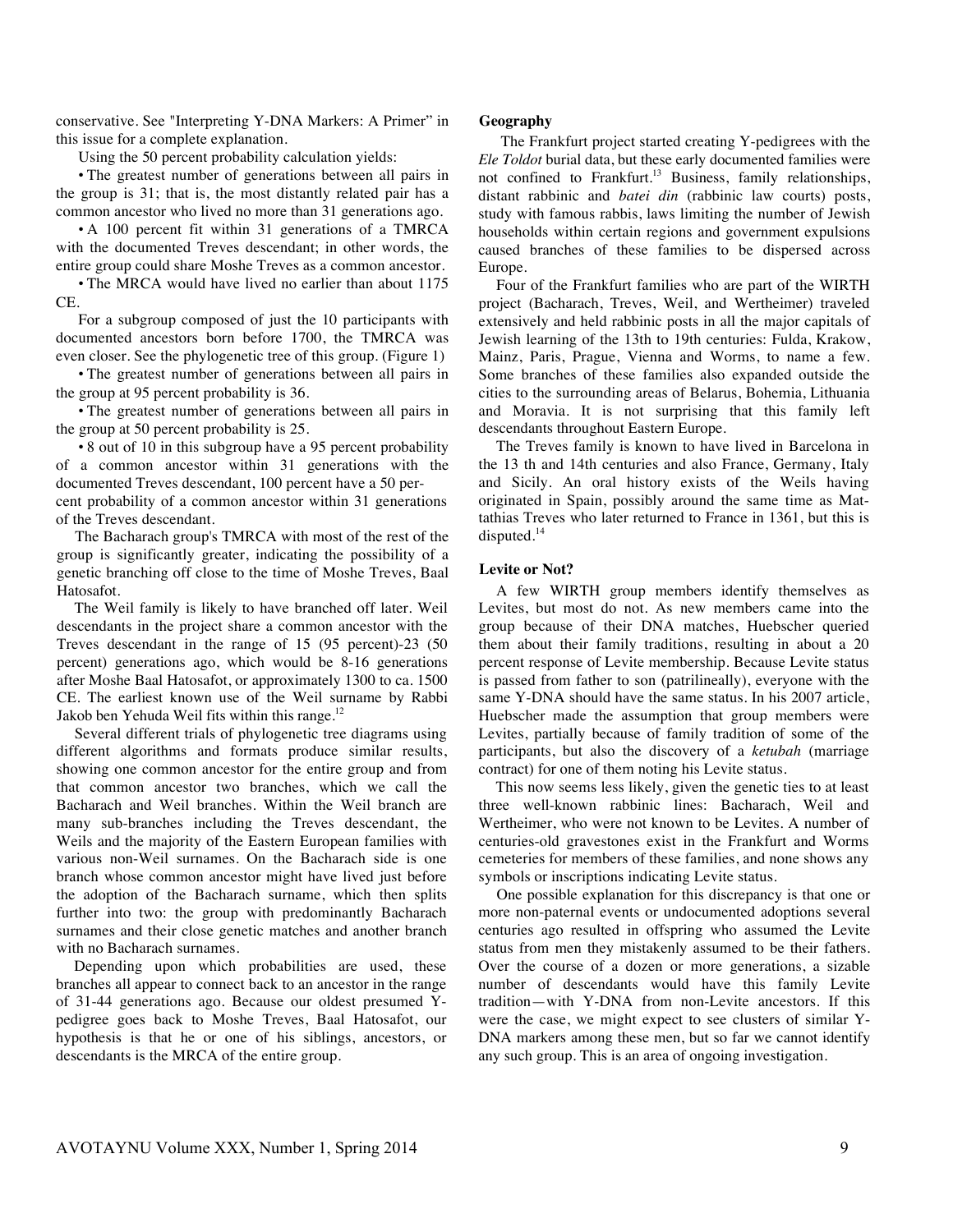#### **Sephardic or Not?**

A few of the families represented in the WIRTH group had oral histories of having been Sephardic. When a man named Rosa from Puerto Rico emerged as a Y-DNA match to the WIRTH group, there was speculation that the common ancestor would turn out to be a converso from Spain since, at that time, the MCRA was believed to have lived about 500 years ago—the time when Jews were expelled from Spain. This would give the entire group a Sephardic origin, even though all but this one man traced their European origins to Lithuania, Poland, Ukraine, and other East-em European locales.

The hope was that an ancestor for Rosa could be found and documented in Spain in the 15th century, which would give the entire group its missing Y-pedigree. Unfortunately, Rosa was able to trace his own ancestry only to 1869. An effort to locate records for his family in archives in Spain was unsuccessful. Still, Huebscher asserted that the WIRTH group was likely to have been Sephardic, because no Jews were present in Puerto Rico before the end of the 19th century. "At this point, we lean towards the hypothesis of Sephardic origins for the entire WIRTH group," Huebscher said in the 2007 AVO-TAYNU article.

The new data that comes with the more recent Y-DNA matches points to potential common ancestors in France and Germany, well before the 1492 expulsion from Spain. This makes a Sephardic ancestor for the entire group less likely. While members of the Weil and Treves families went back and forth between France, Italy, and Spain at various times, we have no evidence that they were there at the time of the Spanish Inquisition or considered themselves Sephardic. At least one of the descendants of Rabbi Treves took the surname Ashkenazi, which would be an unlikely action for someone with Sephardic origins.

So, how did the WIRTH Y-DNA make its way to Puerto Rico? In 1815, the port cities (including Aguadas where the Rosa family lived) were opened to foreign traders, particularly those from countries that were friendly with Spain. Those countries included England, Germany, the Netherlands, and their Caribbean colonies (particularly Curacao and St. Thomas). Several of the Caribbean Islands had long-standing Jewish communities, from the 17th century onward. Any one of the descendants of a WIRTH common ancestor in Europe could have made his way to the Netherlands and from there to Curaçao or St. Thomas and on to Puerto Rico.

Even though the 1815 law required non-Catholic settlers to convert to Catholicism, in 1830, Guillermo (William) and Carlos (Karl) Oppenheimer, sugar traders with the firm of Moller and Oppenheimer, arrived in the coastal city of Ponce from New York. They were originally from Hamburg. We have not been able to find anything about their ancestry, but it is possible they were Jewish. Someone named Luis Moises (Moses), which possibly is a Jewish name, lived in Arecibo. The sugar trade offered many opportunities for non-Spanish Europeans to spend time in Puerto Rico in the 19th century. This is another possible explanation for how a person with the WIRTH Y-DNA ended up in Puerto Rico.

To test whether Rosa was likely to have recent Jewish ancestry, the WIRTH project conducted a Family Finder (autosomal DNA) test at Family Tree DNA (FTDNA). He did not match with anyone of readily identifiably Ashkenazi Jewish descent. The Family Finder test is generally assumed to be relatively accurate in identifying some Jewish ancestry within the past five generations, which would make a Jewish ancestor much after about 1800 unlikely. This could be within the historical window of Germans in Puerto Rico, but just barely.

Some of the scenarios depicted by phylogenetic trees indicate a possible branching of the Rosa family and three other families early enough to have a separate geographic history from the rest of the group. This opens up the possibility that at least one Treves branch stayed in Spain or returned to Spain and went to the West Indies as conversos. If that is the case, and if we define Sephardic only as having lived in Spain at the time of the Inquisition, it is just this small branch that could have been Sephardic, and not likely the entire WIRTH group.

#### **Conclusion**

The WIRTH project continues to contact men who are Y-DNA matches with the group and asks them to join the project. As more data is collected, we will continue to narrow down the possibilities for the MRCA. The Frankfurt project continues to research and recruit additional offspring of the Bacharach, Treves, Weil and Wertheimer rabbinical lines and expects to uncover additional "Holy Grail" lineages.

By happenstance, and because of Herb Huebscher's close monitoring of the FTDNA database for matches to his group, the WIRTH project was able to join forces with the Bacharach Y-DNA Project and the Frankfurt Jewish Y-DNA Project. This collaboration has given the participants of the WIRTH project with short Y-pedigrees the knowledge that they likely descend from an ancestor who spawned at least four notable European rabbinic lines.<sup>16</sup>

#### **Notes**

1. For the purposes of this article, the term Y-pedigree will be used to denote a male's ancestral lineage only on his father's father's father's (etc.) side. This is the line through which the Y chromosome is inherited. No female ancestors are part of this Y-pedigree, as females do not have a Y chromosome.

2. Huebscher, Herbert, Saul Issroff, MD, Elise Friedman and Roberto Hübscher, "A Y-DNA Study of 60 Related Families Within a Unique Jewish Cluster: How DNA Found the Genealogical Connection between Seemingly Disparate Families," presentation at the annual conference of the International Association of Jewish Genealogical Societies, 2008.

3. Rabbi Dr. A, Lewin, "Die Gottschalke von Bacharach und Kreuznach," *Gemeindeblatt der Israelitischen Ge-meinde*